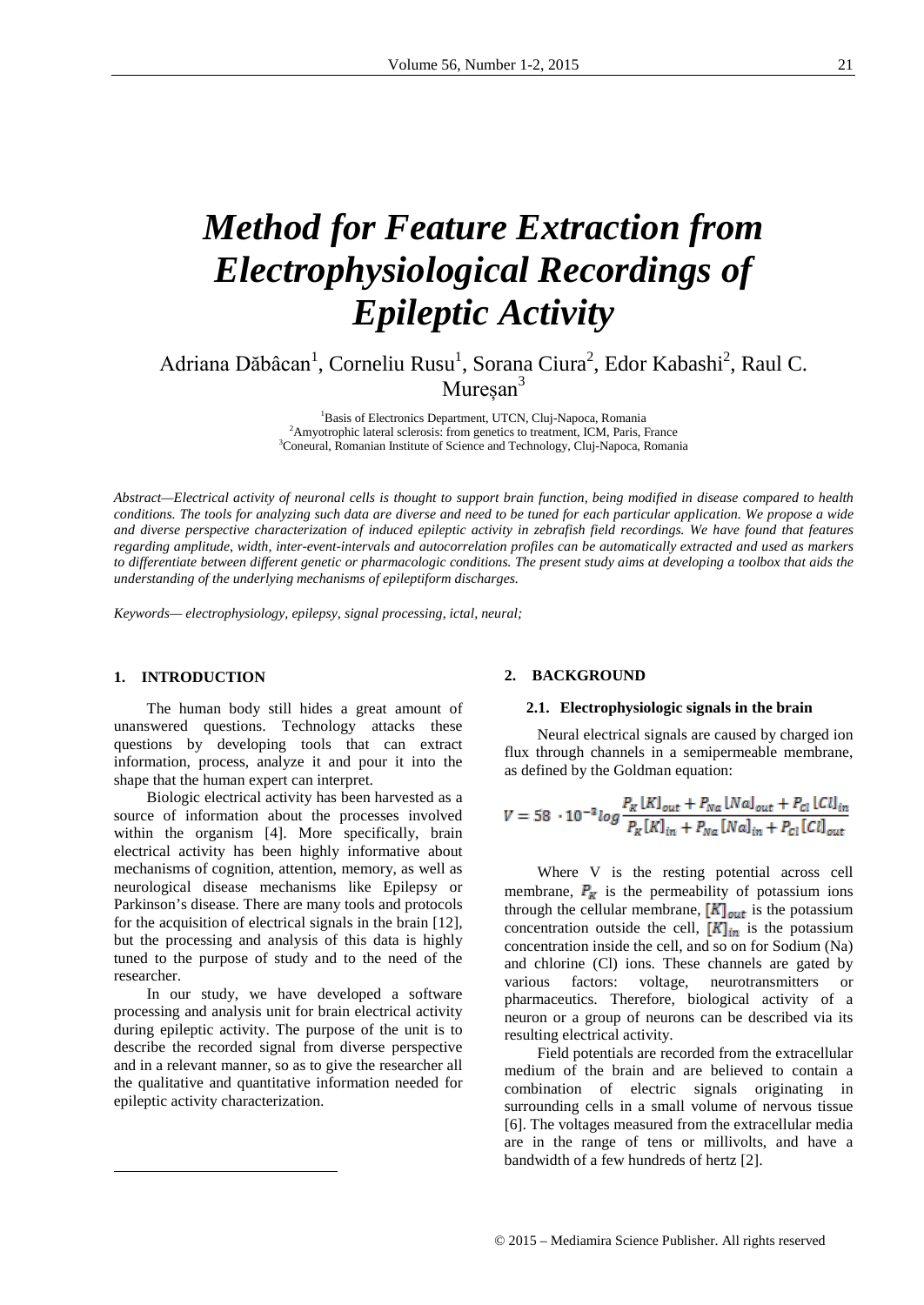Several concepts are particular to electrophysiological field potentials:

**Baseline activity** is defined as the activity occurring without any stimulus being applied, to which the analysis is referenced to.

**Events** are snippets of the signal in which the baseline is disrupted. The definition of an event is customized to mechanism of interest.

**Refractoriness** is the decrease in event occurrence probability following another event. This is due to the biological nature of the signal, having a finite amount of resources to elicit an event [10].

**Oscillations** are rhythmic, repetitive activities, either in the form of continuous signal or discreet periodic event occurrences [3]. Several oscillatory frequencies are visible in neural field potentials, ranging from delta (1.5 - 4 Hz) up to gamma (30 - 80 Hz) [8].

**Bursts** are activity patterns defined by rapid successions of events followed by quiescent periods [5].

## **2.2. Epileptic activity**

Epilepsy is a disorder of brain function characterized by abnormal electrical activity in the brain: synchronous, excessive discharge in large groups of neurons [9]. It is estimated that about 65 million people worldwide suffer from epilepsy [13], and about 10% of them do not respond to pharmacologic or surgical treatments [11]. Understanding and characterizing neural electrical activity in conditions of epilepsy is an important step for the development of novel treatment or management strategies.

Epileptic activity in field recordings appears as a series of discharges, called ictal and inter-ictal events, with amplitude and frequency varying with seizure stage [9]. Ictal events are large amplitude  $(> 4 \text{ mV})$ prolonged (>3s) negative deflections and are accompanied by a period of post-ictal depression, when electrical activity is temporarily suppressed. Inter-ictal events are faster  $(< 3s$ ) and smaller in amplitude [1].

## **3. DATA ACQUISITION**

The electrophysiological data used in this study was acquired from the zebrafish brain, a well-known animal model of epilepsy [1].

## **3.1. Experimental design**

Each dataset consists of one continuous recording, starting with a baseline duration of 55 minutes. Then, an epileptogenic drug was applied (PTZ). The stimulus response was recorded for 110 minutes, and was divided into two sections of 55 minutes (resp1 and resp2), due to variability in the characteristics of the activity (See [Fig. 1\)](#page-1-0).



<span id="page-1-0"></span>baseline recording (blue bar) folowed by PTZ application (black marker). The response to stimulus is divided into two segments of 55 minutes each: resp1 and resp.

## **3.2. Equipment and method**

Data used in this study was acquired via a sharp glass electrode of 2 μm diameter placed in the brain of 5-6 days old zebrafish. The signal was preamplified (CV 2003BU, Mollecular Devices) and was sent to a high precision amplifier (Axopatch 700B, Mollecular Devices) and converted to digital data via an AD converter (Digidata 1550, Mollecular Devices) and sent to a software computer interface (pClamp 10, Mollecular Devices).

#### **3.3. Output signal parameters**

The output data was sampled at 10 kHz with a 16 bit resolution and was exported into MATLAB (Mathworks) for data processing and analysis.

## **4. SIGNAL PROCESSING**

As mentioned before, useful electrophysiological data lays within a 500 Hz bandwidth. The ictal and interictal events in field recordings are in the range of 0.005 to 0.2 Hz. Therefore, a subsampling and filtering stage was applied in order to remove high frequency noise and to reduce processing time.

## **4.1. Subsampling**

Antialiasing filter: 125 Hz Butterworth,  $5<sup>th</sup>$  order Subsampling: 250 Hz

# **4.2. Filtering**

DC subtraction: Averaging filter

Low pass filter:  $0.5$  Hz Butterworth,  $5<sup>th</sup>$  order

High pass filter:  $0.05$  Hz Butterworth,  $1<sup>st</sup>$  order (High pass subtraction)

# **5. FEATURE EXTRACTION**

In order to characterize epileptic activity, we have chosen to look both at the discrete event timing (histograms, amplitude and inter-event interval statistics) and at the continuous signal characteristics (scaled and continuous signal autocorrelations). Therefore, peaks representing ictal and inter-ictal events were extracted and a series of features were analyzed, both on all events and on different the different defined conditions.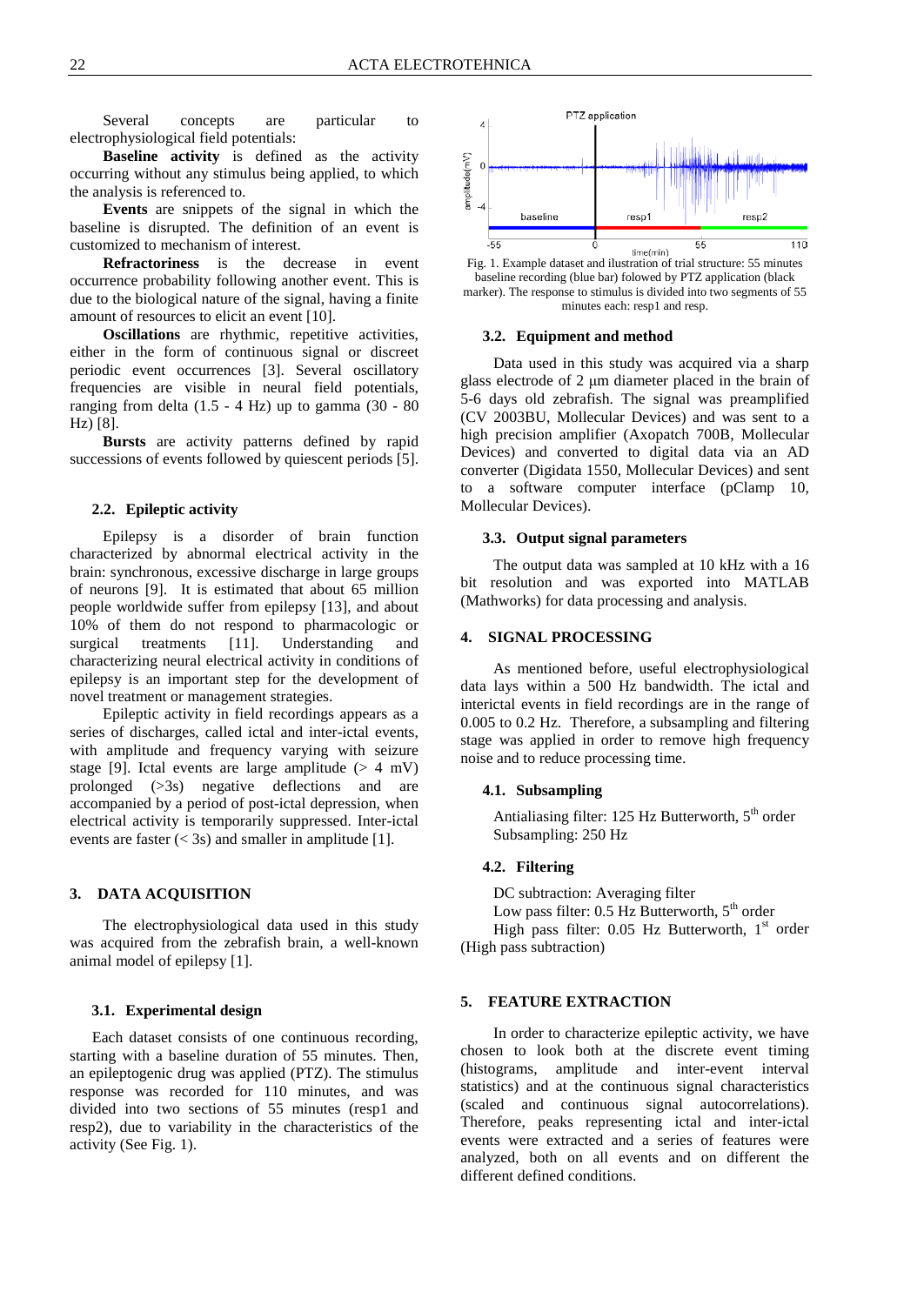#### **5.1. Event extraction**

Event extraction was done via local minima detection. No maxima was considered as a peak as negative peaks were of interest. The local minima that were within 15 s of the trigger were considered artifacts from drug delivery and were discarded from further analysis. The origin of each peak was computed as the maximum of a window of variable length before the peak. The length of the window depended on the absolute value of the signal at the peak time stamp:

$$
L_{window} = round \left( abs(V_{peak}) \right) \cdot scale
$$

Where  $L_{window}$  = window length,  $V_{peak}$  = peak value and  $scale = 50$  (determined empirically).

The amplitude of the peaks was computed as the difference between the origin value and the value of the signal at the peak timestamp. Peaks that had a negative amplitude (the detected origin was higher in amplitude then their peak) were discarded. An amplitude constrain was applied in order to eliminate noise and therefore select only valid events. For this, the amplitude distributions for the baseline period were plotted and the peaks that were located above the 0.95 quantile were selected as valid events. The determination of the value of the quantile was done empirically.

By visual inspection, several distinct types of events are identified. In order to separate them programmatically, an amplitude threshold was applied. separating events into high and low amplitude events. The threshold of this separation was dependent on the maximum amplitude in the dataset:

$$
Th_{value} = max \left( amplitude \left( All_{peaks} \right) \right) \cdot Th_{scale}
$$

Where  $Th_{value}$  = amplitude threshold value,  $Th_{\text{xcal}} = 0.2$  (determined empirically).

## **5.2. Peristimulus time histogram**

The peristimulus time histogram (PSTH) was computed by counting the events that occur in a particular time bin. The PSTH was computed taking into consideration all the events (Fig. 2 A), but also on each of the two event subsets: low amplitude (Fig. 2. B) and high amplitude (Fig. 2 C).The time bin size for this analysis is 300s.





represents PTZ application.  $A - all$  events;  $B - high$  amplitude events;  $C$  – low amplitude events.

#### **5.3. Amplitude Distributions**

The amplitude distribution of the detected events was computed (see Fig. 3. A): the number of events that fall into a given amplitude range (amplitude bin). The size of the amplitude bin is  $50 \mu V$ .

In order to see the amplitude variation in time, the average amplitude within each time bin was computed (see Fig. 3. B). The time bin size for this analysis is 300s.



<span id="page-2-0"></span>Figure 3. Amplitude analysis: A - Amplitude distribution during the three trial segments: baseline (green), resp1 (red) and resp2 (blue); vertical bars represent the median of each condition. B – Average amplitude versus time;

## **5.4. Event Width Distributions**

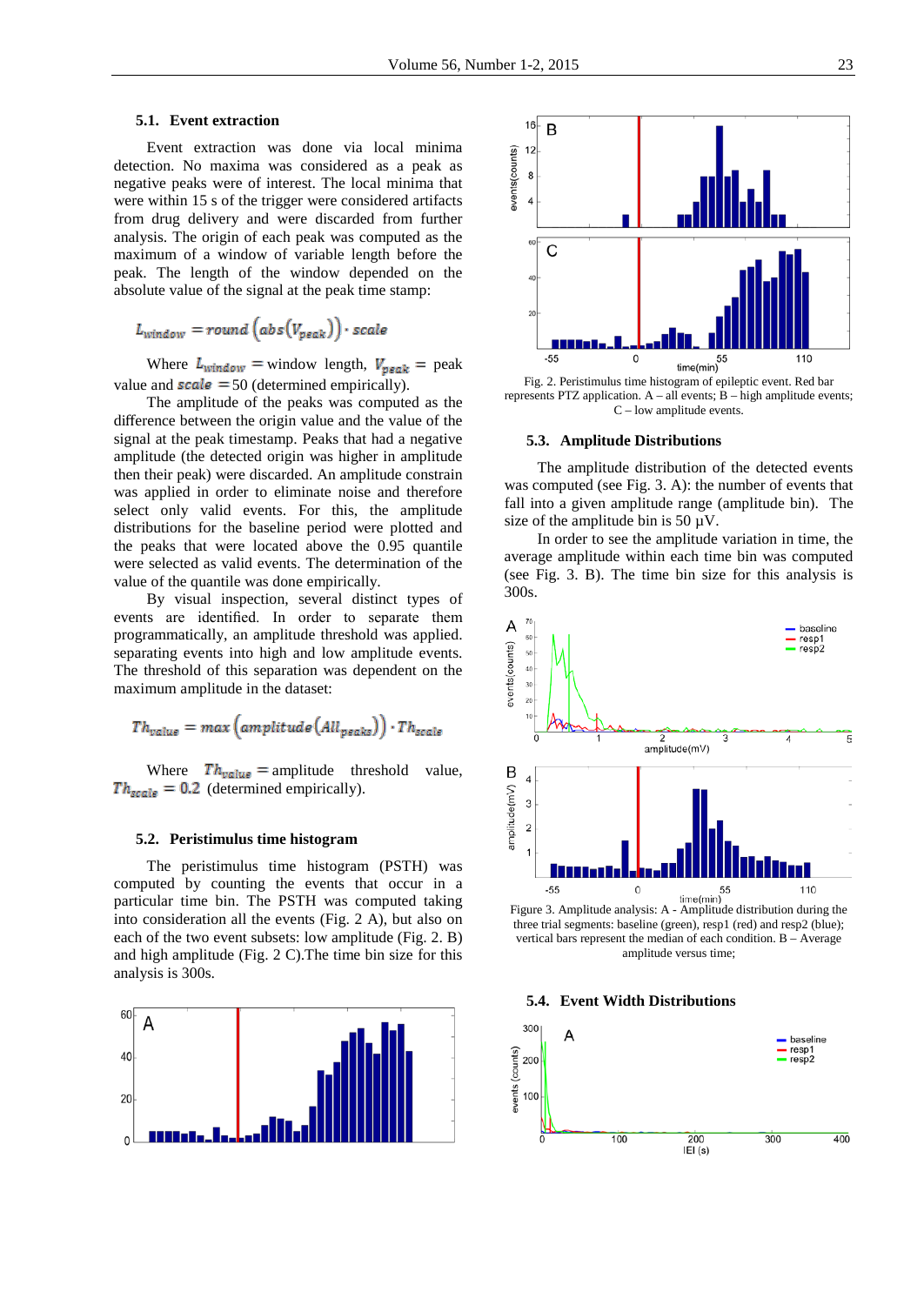

<span id="page-3-0"></span>Fig. 4. Event width analysis: A – Event width distribution during the three trial segments: baseline (green), resp1 (red) and resp2 (blue); vertical bars represent the median of each condition. B – Average width versus time; C – event amplitude versus respective width. A linear fit (red line) has been applied and the slope and residual norm was computed.

The width of each event was computed. Due to the asymmetry of the spike, the full width half maximum of each event was not a relevant measure. The full width 3/4 maximum was computed instead.

The width distribution of the detected events was computed: the number of events that fall into a given event width range (see Fig. 4. A). The size of the width bin is 0.15 s.

The average event width within each time bin was computed (see Fig. 4. B). The time bin size for this analysis is 300s.

For each event, amplitude was plotted against its width. A linear fit was computed for each dataset (see Fig. 4. C). The slope and the normalized residual norm was computed: the lower the r value, the better the fit.

$$
r = \frac{norm\left(residuals\right)}{Nr_{events}}
$$

#### **5.5. Inter Event Interval Distributions**

The inter-event-interval is defined as the time between two consecutive events. When taken as an average, it gives measure of event rate within the respective time bin. When taken as an individual characteristic of each event, it gives a measure of refractoriness that the event induces in the behavior of the network.





Figure 5. Inter-Event-Interval (IEI) analysis: A – IEI distribution during the three trial segments: baseline (blue), resp1 (red) and resp2 (green); vertical bars represent the median of each condition. B – Average IEI versus time; C – event amplitude versus respective IEI. A linear fit (red line) has been applied and the slope and residual norm was computed.

The inter-event-interval distribution of was computed: the number of events that fall into a given inter-event-interval range (IEI bin – see Fig. 5. A). The corresponding IEI for each event was computed as the period of time from the respective event to the following one. The size of the IEI bin is 5 s. The average IEI within each time bin was computed see (Fig. 5 B). The time bin size for this analysis is 300s.

For each event, its amplitude was plotted against its respective IEI Fig. 5. C). This analysis should reveal whether IEI and amplitude for a given event are correlated.

## **5.6. Autocorrelations**

Autocorrelation analysis provides insight into temporal and spectral properties of the signal.

**-**Scaled Autocorrelations

**-**The continuous signal for each condition in the baseline and response period (resp1 and resp2) was subsampled according to the parameters below. The autocorrelation was computed, using the scaled correlation method [7] in order to visualize particular timescale features, eliminating lower frequency behavior (see [Figure 6](#page-4-0) A).

**-**Autocorrelation window = 10 s

 $-Scale segment = 1$  s

**-**Sub sampling frequency = 10 Hz

The length of the scale segment is chosen based on the frequencies of interest. For example, a scale segment of 1 s allows the identification of the 2.5 s period events (0.4 Hz).

**-**Autocorrelation Histograms

The timestamps of events extracted previously were used as binary events. The resolution of the timestamps was decreased so as to achieve data subsampling.

Classical binary autocorrelations were computed with the following parameters (see [Figure 6](#page-4-0) B):

**-**Autocorrelation window = 10 s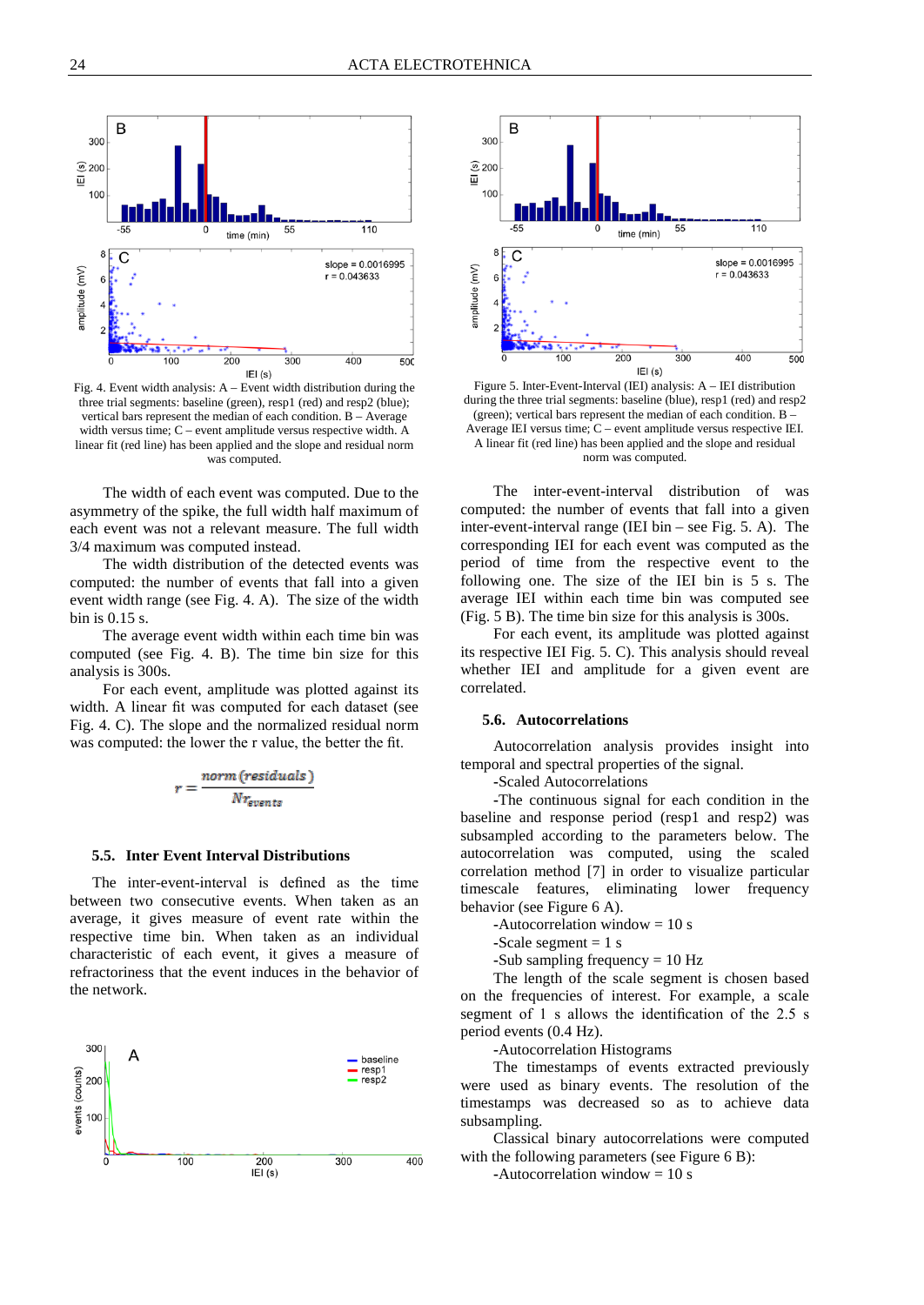**-**Sub sampling frequency = 10 Hz

**-**Scaled Autocorrelation Histograms

Scaling the autocorrelation histogram has the same effect as in the scaled autocorrelation described above: it allows analysis on particular frequency scales, removing the lower frequency, higher power fluctuations which would mask fast, low power features (see Fig. 4. C).

**-**Autocorrelation window = 50 s

 $-Scale segment = 10 s$ 

**-**Sub sampling frequency = 1.5 Hz



<span id="page-4-0"></span>Figure 6. Autocorrelation analysis: in baseline (blue), resp1 (red) and resp2 (green);  $A - S$ caled autocorrelation (scale segment = 1 s) on field signal; B – Autocorrelation histograms on event timestamps; C – Scaled autocorrelation histograms (scale segment  $= 10$  s) on event timestamps;

# **6. DISCUSSION**

The analyses presented reveals features in the epileptic activity of field recordings in the zebrafish brain: Peristimulus time histogram (Fig. 2) shows a steep increase in event count after PTZ application. In the first response period (resp1), high amplitude events are more numerous, but in the last response period, high amplitude events disappear and small amplitude ones dominate. Therefore, there is a peak in epileptic activity, around minute 45, after which the network is saturated or exhausted and cannot sustain high amplitude events.

The same effect is seen in the average amplitude plot in [Figure 3:](#page-2-0) around minute 30-40, there is a peak in mean amplitude, representing the domination of high amplitude events throughout that period.

When looking at the width of the events, it also increases in the response periods with respect to baseline. A weak positive correlation between amplitude and event width is visible [\(Fig. 4](#page-3-0) C).

Regarding inter-event-intervals, the correlation with amplitude is much smaller, but the effect of PTZ on the average IEI is obvious: epileptic activity is associated with smaller IEI, which decreases constantly throughout the response periods.

Correlation analysis revealed qualitative<br>mation about the effect of PTZ on field information about the effect of PTZ recordings: The scaled autocorrelation (scale segment of 1s) on the field signal exhibited oscillatory components around 0.4 Hz in all conditions. Frequency and continuity varied throughout baseline and response periods: A strong refractory peak (first negative alternation) in baseline and resp2 periods, and short duration oscillatory activity in baseline and resp1. In resp2 however, we see a slight decrease in frequency and a more durable oscillatory behavior. Autocorrelation histograms computed on the extracted events evidenced a wide refractory period (~ 2 s), followed by a secondary peak and an oscillatory modulation  $($   $\sim$  3 s). Scaled autocorrelation histograms (scale segment of 1000s) show strong changes in autocorrelation profile from one period to the other: In the baseline, there is no noticeable oscillatory behavior. Resp1 period shows an oscillatory modulation (1000 s). However, resp2 period exhibits a slow bursting oscillation (~3 cycles, 130 s) followed by a baseline, indicating PTZ has an effect on oscillatory activity during epileptic activity.

# **7. CONCLUSION**

The performed analyses aim at characterizing epileptic activity from a wide perspective. The processing steps have been optimized so as to reveal a multitude of features present in the acquired signal. Ultimately, the processing unit can be used to discern between different activity types: belonging to different genetic conditions or susceptibilities to epileptic discharges, as well as response to pharmacologic factors. Having a method for quantitatively and qualitatively describing epileptic activity aids to the understanding of the underlying mechanisms of epileptiform discharges and leads to a higher chance in finding more potent drugs to alleviate symptoms.

## **ACKNOWLEDGMENT**

This paper is supported by the Human Resources Development Programme POSDRU/159/1.5/S/137516 financed by the European Social Fund and by the Romanian Government.

### **REFERENCES**

1. Tatiana Afrikanova, Ann-Sophie K Serruys, Olivia EM Buenafe, Ralph Clinckers, Ilse Smolders, Peter AM de Witte, Alexander D Crawford, and Camila V Esguerra. Validation of the zebrafish pentylenetetrazol seizure model: locomotor versus electrographic responses to antiepileptic drugs. *PloS one*, 8(1):e54166, 2013.